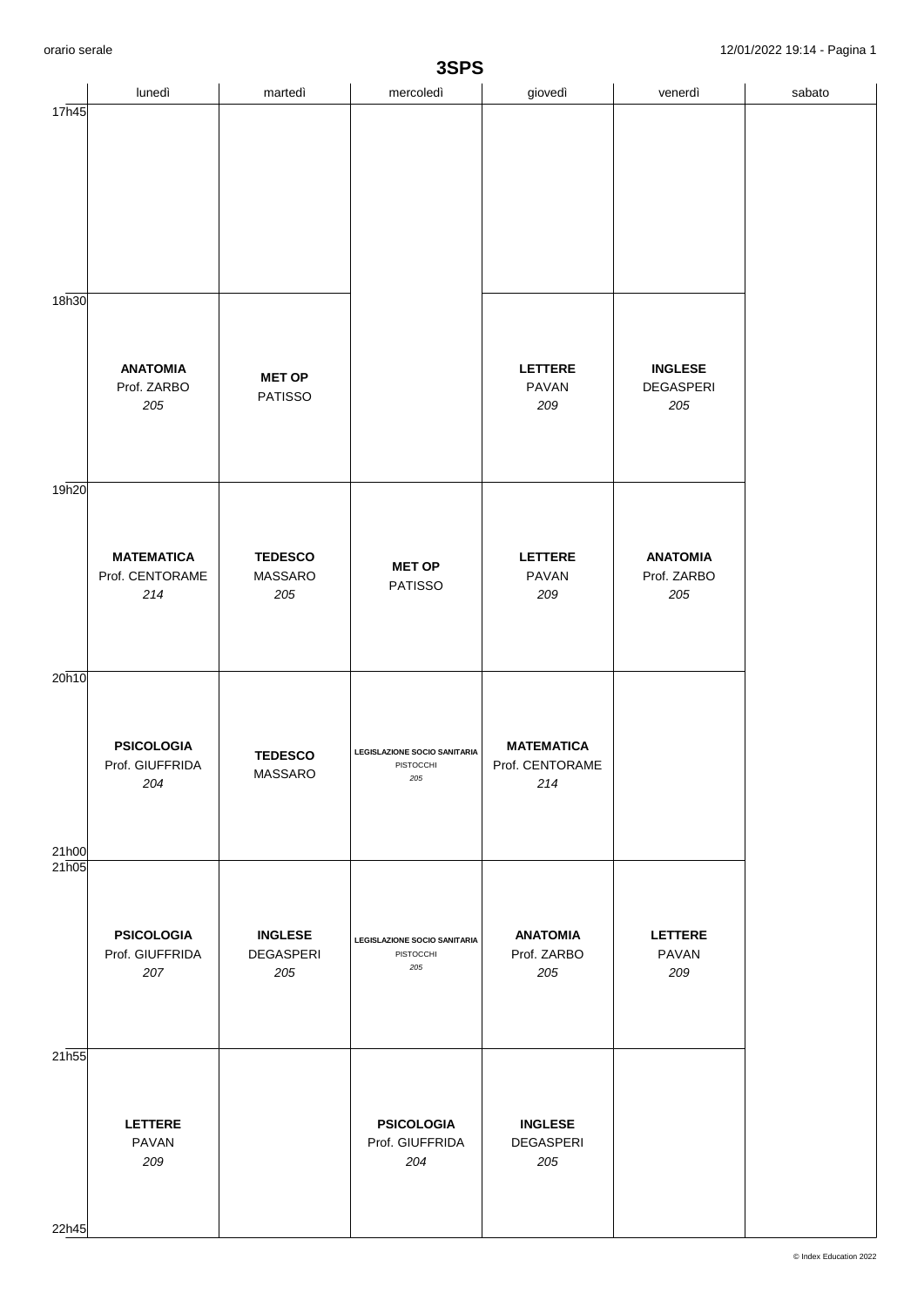| 3TUR           |                                             |                                           |                                                                    |                                             |                                           |        |  |  |
|----------------|---------------------------------------------|-------------------------------------------|--------------------------------------------------------------------|---------------------------------------------|-------------------------------------------|--------|--|--|
|                | lunedì                                      | martedì                                   | mercoledì                                                          | giovedì                                     | venerdì                                   | sabato |  |  |
| 17h45          |                                             |                                           |                                                                    |                                             |                                           |        |  |  |
| 18h30          |                                             |                                           |                                                                    |                                             |                                           |        |  |  |
|                | <b>TEC TURIST</b><br><b>MURA</b><br>206     | <b>SPAGNOLO</b><br>Prof. PATON            |                                                                    | <b>LETTERE</b><br><b>PAVAN</b><br>209       | <b>INGLESE</b><br><b>DEGASPERI</b><br>205 |        |  |  |
| 19h20          |                                             |                                           |                                                                    |                                             |                                           |        |  |  |
|                | <b>MATEMATICA</b><br>Prof. CENTORAME<br>214 | <b>TEDESCO</b><br>MASSARO<br>205          | <b>TEC TURIST</b><br><b>MURA</b><br>206                            | <b>LETTERE</b><br><b>PAVAN</b><br>209       | <b>SPAGNOLO</b><br>Prof. PATON<br>206     |        |  |  |
| 20h10<br>21h00 | <b>GEOGRAFIA</b><br>SARZO<br>206            | <b>TEDESCO</b><br>MASSARO                 | <b>ST ARTE</b><br>VILLANI<br>206                                   | <b>MATEMATICA</b><br>Prof. CENTORAME<br>214 |                                           |        |  |  |
| 21h05          |                                             |                                           |                                                                    |                                             |                                           |        |  |  |
|                | <b>TEC TURIST</b><br><b>MURA</b><br>206     | <b>INGLESE</b><br><b>DEGASPERI</b><br>205 | LEGISLAZIONE TURISTICA LEGISLAZIONE TURISTICA<br>Prof. CIMA<br>206 | Prof. CIMA<br>206                           | <b>LETTERE</b><br>PAVAN<br>209            |        |  |  |
| 21h55<br>22h45 | <b>LETTERE</b><br>PAVAN<br>209              |                                           | <b>ST ARTE</b><br><b>VILLANI</b><br>206                            | <b>INGLESE</b><br>DEGASPERI<br>205          | <b>GEOGRAFIA</b><br>SARZO<br>206          |        |  |  |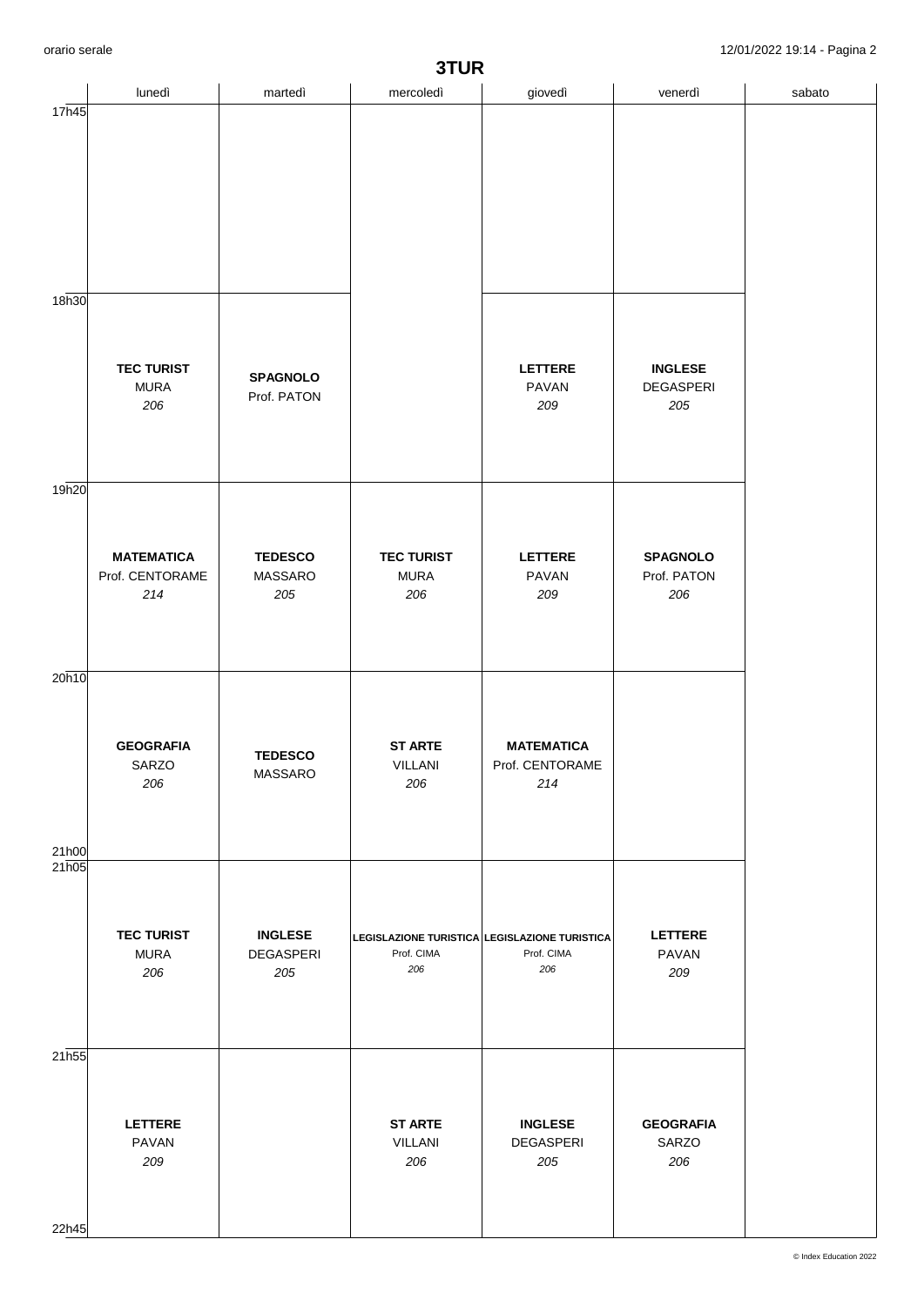| 4SPS              |                                             |                                             |                                             |                                                                     |                                             |        |  |
|-------------------|---------------------------------------------|---------------------------------------------|---------------------------------------------|---------------------------------------------------------------------|---------------------------------------------|--------|--|
|                   | lunedì                                      | martedì                                     | mercoledì                                   | giovedì                                                             | venerdì                                     | sabato |  |
| 17h45             |                                             |                                             |                                             |                                                                     | <b>TEDESCO</b><br>PETRUZZELLI<br>207        |        |  |
| 18h30             | <b>MET OP</b><br><b>PATISSO</b><br>207      |                                             | <b>INGLESE</b><br>DEGASPERI<br>207          |                                                                     | <b>ITALIANO</b><br>PAVAN<br>209             |        |  |
| 19 <sub>h20</sub> | <b>ANATOMIA</b><br>Prof. ZARBO<br>207       | <b>MATEMATICA</b><br>Prof. CENTORAME<br>214 | <b>INGLESE</b><br><b>DEGASPERI</b><br>207   | <b>ANATOMIA</b><br>Prof. ZARBO<br>207                               | <b>MATEMATICA</b><br>Prof. CENTORAME<br>214 |        |  |
| 20h10<br>21h00    | <b>ITALIANO</b><br><b>PAVAN</b><br>209      | <b>ITALIANO</b><br>PAVAN<br>209             | <b>PSICOLOGIA</b><br>Prof. GIUFFRIDA<br>207 | <b>MET OP</b><br><b>PATISSO</b><br>207                              | <b>INGLESE</b><br>DEGASPERI<br>207          |        |  |
| 21h05             |                                             | <b>ITALIANO</b><br>PAVAN<br>209             |                                             | <b>TEDESCO</b><br>PETRUZZELLI<br>207                                | <b>ANATOMIA</b><br>Prof. ZARBO<br>207       |        |  |
| 21h55<br>22h45    | <b>PSICOLOGIA</b><br>Prof. GIUFFRIDA<br>207 | <b>PSICOLOGIA</b><br>Prof. GIUFFRIDA<br>207 | <b>MURA</b><br>207                          | TECNICA AMMINISTRATIVA TECNICA AMMINISTRATIVA<br><b>MURA</b><br>207 |                                             |        |  |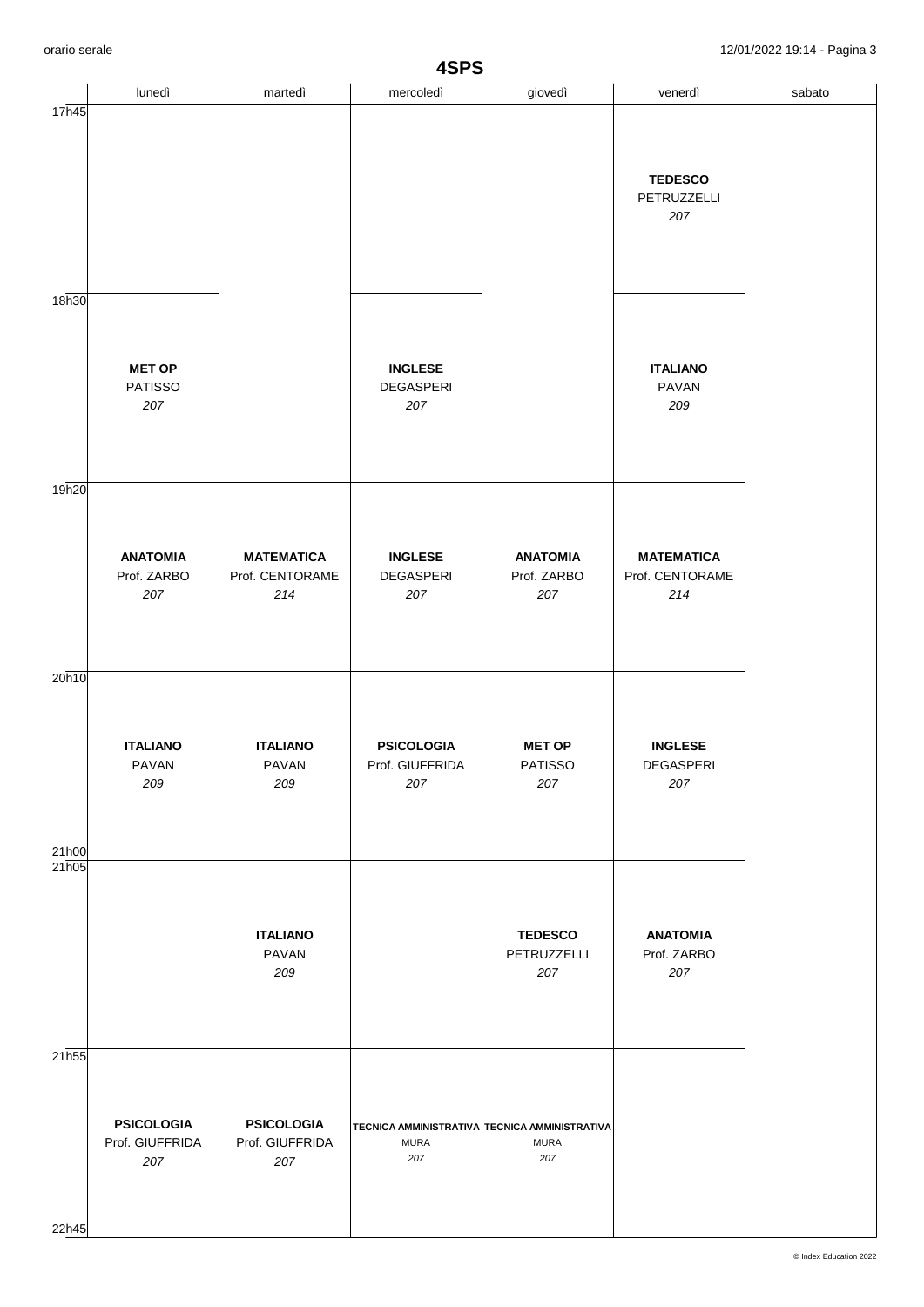| 4TUR           |                                           |                                             |                                                    |                                                    |                                             |        |  |
|----------------|-------------------------------------------|---------------------------------------------|----------------------------------------------------|----------------------------------------------------|---------------------------------------------|--------|--|
|                | lunedì                                    | martedì                                     | mercoledì                                          | giovedì                                            | venerdì                                     | sabato |  |
| 17h45          |                                           |                                             |                                                    |                                                    |                                             |        |  |
| 18h30          |                                           |                                             |                                                    |                                                    |                                             |        |  |
|                | <b>INGLESE</b><br><b>DEGASPERI</b><br>208 |                                             | <b>TEDESCO</b><br>PETRUZZELLI<br>208               | <b>GEOGRAFIA</b><br>SARZO<br>208                   | <b>ITALIANO</b><br><b>PAVAN</b><br>209      |        |  |
| 19h20          |                                           |                                             |                                                    |                                                    |                                             |        |  |
|                | <b>GEOGRAFIA</b><br>SARZO<br>208          | <b>MATEMATICA</b><br>Prof. CENTORAME<br>214 | <b>ST ARTE</b><br><b>VILLANI</b><br>208            | <b>LEGISLAZIONE TURISTICA</b><br>Prof. CIMA<br>208 | <b>MATEMATICA</b><br>Prof. CENTORAME<br>214 |        |  |
| 20h10<br>21h00 | <b>ITALIANO</b><br>PAVAN<br>209           | <b>ITALIANO</b><br>PAVAN<br>209             | <b>TEC TURIST</b><br><b>MURA</b><br>208            | <b>TEC TURIST</b><br><b>MURA</b><br>208            | <b>ST ARTE</b><br>VILLANI<br>208            |        |  |
| 21h05          |                                           |                                             |                                                    |                                                    |                                             |        |  |
|                |                                           | <b>ITALIANO</b><br>PAVAN<br>209             |                                                    | <b>INGLESE</b><br>DEGASPERI<br>208                 | <b>SPAGNOLO</b><br>Prof. PATON<br>208       |        |  |
| 21h55<br>22h45 | <b>TEC TURIST</b><br><b>MURA</b><br>208   | <b>SPAGNOLO</b><br>Prof. PATON<br>208       | <b>LEGISLAZIONE TURISTICA</b><br>Prof. CIMA<br>208 | <b>TEDESCO</b><br>PETRUZZELLI<br>208               | <b>INGLESE</b><br>DEGASPERI<br>208          |        |  |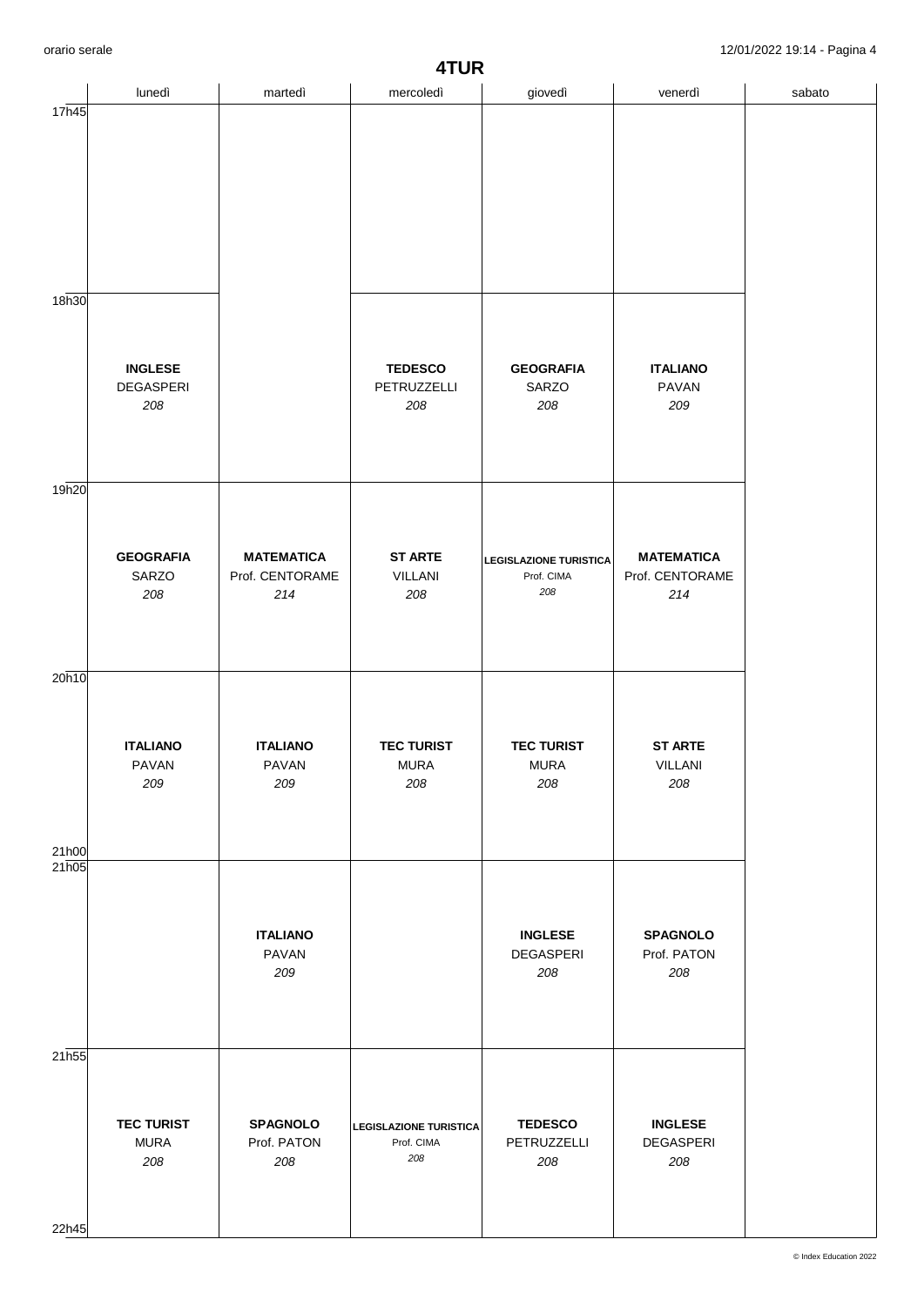| 5SPS              |                                                     |                                                       |                                             |                                             |                                             |        |  |
|-------------------|-----------------------------------------------------|-------------------------------------------------------|---------------------------------------------|---------------------------------------------|---------------------------------------------|--------|--|
|                   | lunedì                                              | martedì                                               | mercoledì                                   | giovedì                                     | venerdì                                     | sabato |  |
| 17h45<br>18h30    |                                                     |                                                       |                                             |                                             |                                             |        |  |
|                   | <b>ITALIANO</b><br><b>PAVAN</b><br>209              |                                                       | <b>PSICOLOGIA</b><br>Prof. GIUFFRIDA<br>213 |                                             | <b>ANATOMIA</b><br>Prof. ZARBO<br>213       |        |  |
| 19 <sub>h20</sub> |                                                     |                                                       |                                             |                                             |                                             |        |  |
|                   | <b>TECNICA AMMINISTRATIVA</b><br><b>MURA</b><br>213 | <b>ITALIANO</b><br>PAVAN<br>209                       |                                             | <b>PSICOLOGIA</b><br>Prof. GIUFFRIDA<br>213 | <b>PSICOLOGIA</b><br>Prof. GIUFFRIDA<br>213 |        |  |
| 20h10<br>21h00    | <b>ANATOMIA</b><br>Prof. ZARBO<br>213               | <b>MATEMATICA</b><br>Prof. CENTORAME<br>213, 214, 215 | <b>INGLESE</b><br>DEGASPERI<br>213          | <b>ANATOMIA</b><br>Prof. ZARBO<br>213       | <b>ITALIANO</b><br>PAVAN<br>209             |        |  |
| 21h05             |                                                     |                                                       |                                             |                                             |                                             |        |  |
|                   | <b>TEDESCO</b><br>PETRUZZELLI<br>213                | <b>DIRITTO EC</b><br>PISTOCCHI<br>213                 | <b>TEDESCO</b><br>PETRUZZELLI<br>213        | <b>ITALIANO</b><br>PAVAN<br>209             | <b>INGLESE</b><br>DEGASPERI<br>213          |        |  |
| 21h55<br>22h45    | <b>INGLESE</b><br><b>DEGASPERI</b><br>213           |                                                       | <b>DIRITTO EC</b><br>PISTOCCHI<br>213       | <b>MATEMATICA</b><br>Prof. CENTORAME<br>214 |                                             |        |  |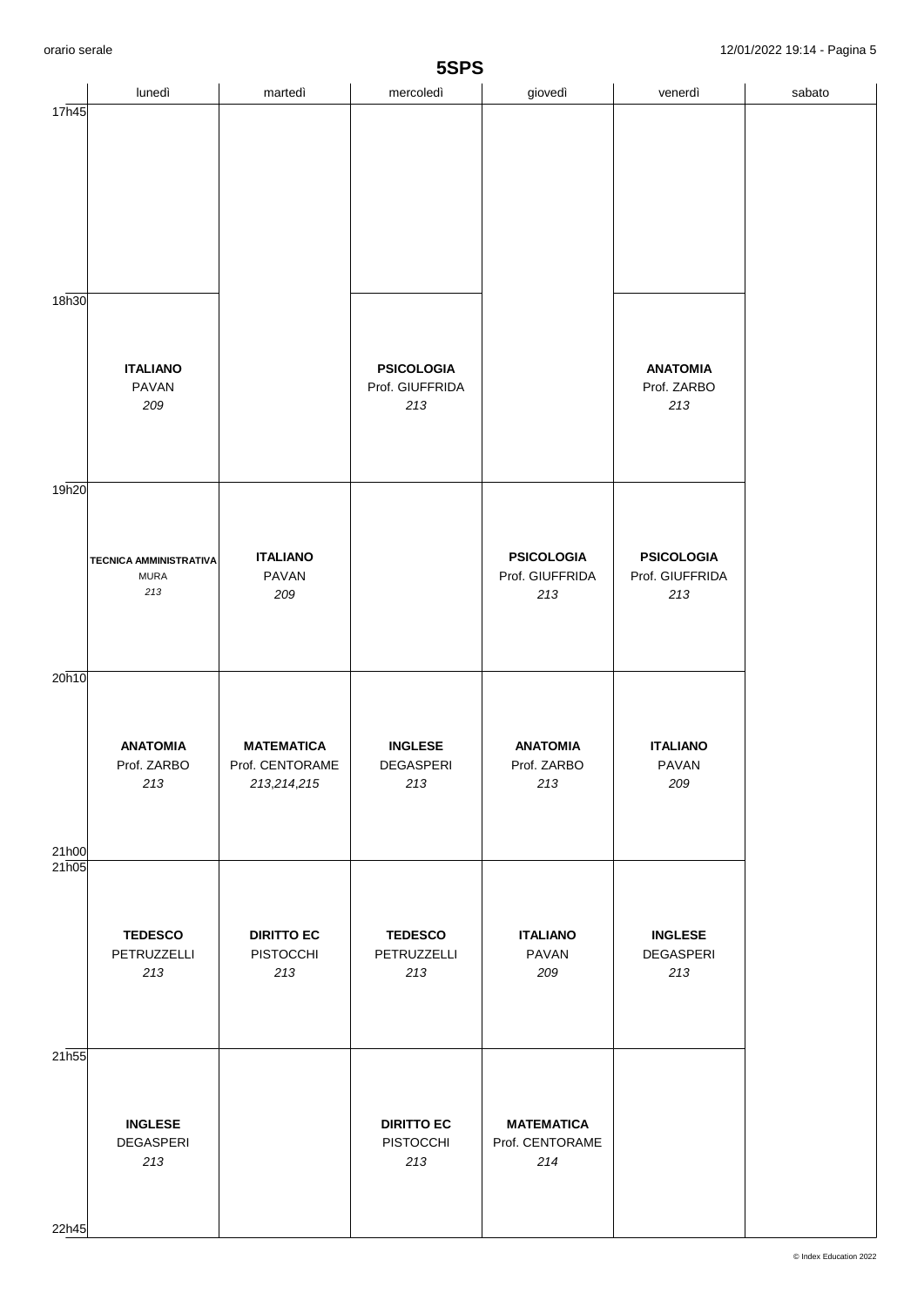| 5TUR              |                                           |                                                       |                                                  |                                             |                                         |        |  |
|-------------------|-------------------------------------------|-------------------------------------------------------|--------------------------------------------------|---------------------------------------------|-----------------------------------------|--------|--|
|                   | lunedì                                    | martedì                                               | mercoledì                                        | giovedì                                     | venerdì                                 | sabato |  |
| 17h45             |                                           |                                                       | <b>INGLESE</b><br>DEGASPERI<br>215               |                                             |                                         |        |  |
| 18h30             | <b>ITALIANO</b><br><b>PAVAN</b><br>209    |                                                       | <b>DIRITTO EC</b><br><b>PISTOCCHI</b><br>215     |                                             | <b>SPAGNOLO</b><br>Prof. PATON<br>215   |        |  |
| 19 <sub>h20</sub> | <b>INGLESE</b><br><b>DEGASPERI</b><br>215 | <b>ITALIANO</b><br>PAVAN<br>209                       | <b>DIRITTO EC</b><br><b>PISTOCCHI</b><br>$215\,$ | <b>TEC TURIST</b><br><b>MURA</b><br>$215$   | <b>TEC TURIST</b><br><b>MURA</b><br>215 |        |  |
| 20h10<br>21h00    | <b>TEC TURIST</b><br><b>MURA</b><br>215   | <b>MATEMATICA</b><br>Prof. CENTORAME<br>213, 214, 215 | <b>TEDESCO</b><br>PETRUZZELLI<br>215             | <b>TEDESCO</b><br>PETRUZZELLI<br>215        | <b>ITALIANO</b><br>PAVAN<br>209         |        |  |
| 21h05             | <b>GEOGRAFIA</b><br>SARZO<br>215          | <b>SPAGNOLO</b><br>Prof. PATON<br>215                 | <b>ST ARTE</b><br>VILLANI<br>$215\,$             | <b>ITALIANO</b><br>PAVAN<br>209             | <b>GEOGRAFIA</b><br>SARZO<br>215        |        |  |
| 21h55<br>22h45    |                                           | <b>INGLESE</b><br><b>DEGASPERI</b><br>$215$           |                                                  | <b>MATEMATICA</b><br>Prof. CENTORAME<br>214 |                                         |        |  |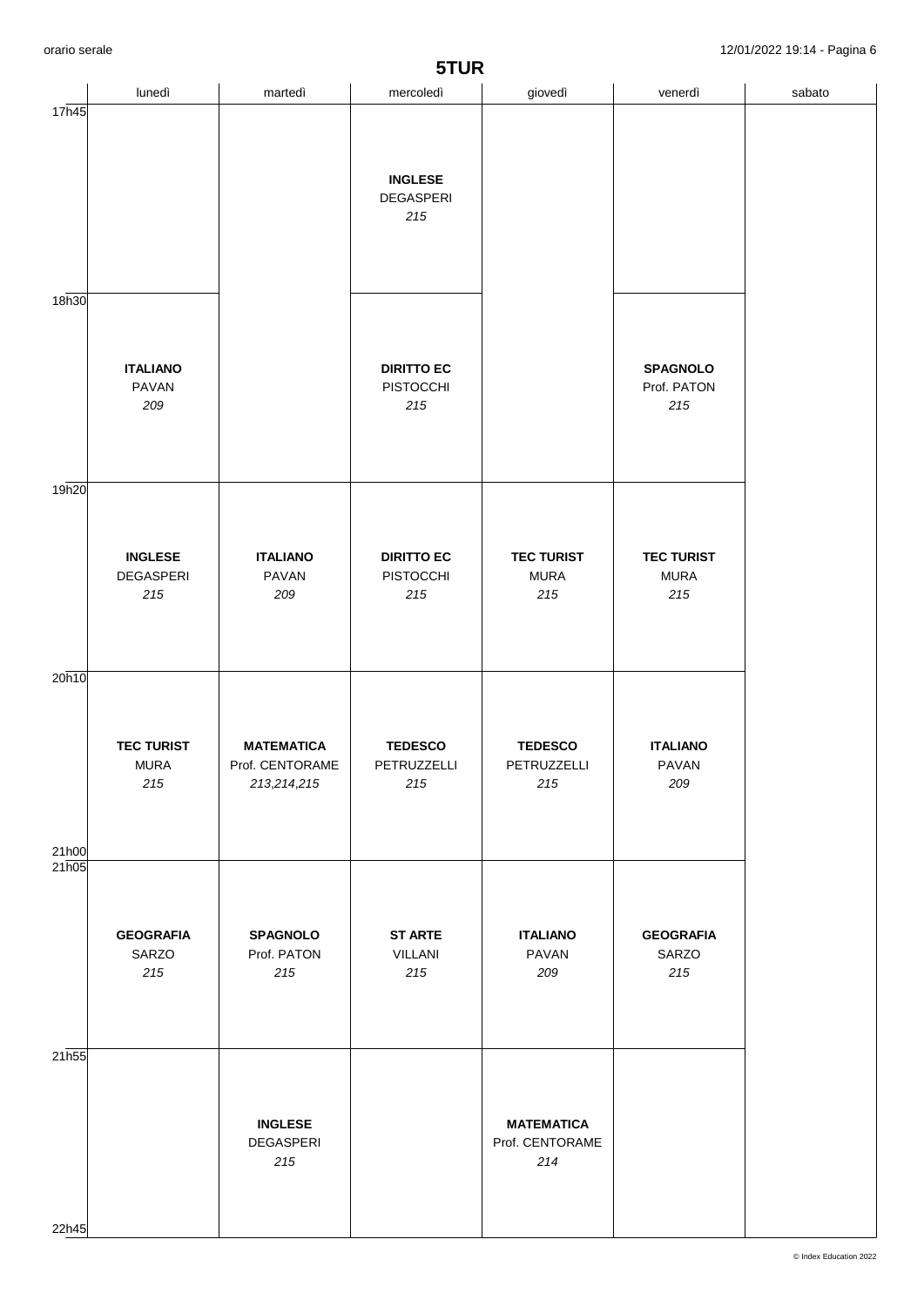## **PRIMO PERIODO SEC**

|                |                                                |                                                | <b>T INIMA LEINADA AFA</b>               |                                                   |                                                 |        |
|----------------|------------------------------------------------|------------------------------------------------|------------------------------------------|---------------------------------------------------|-------------------------------------------------|--------|
|                | lunedì                                         | martedì                                        | mercoledì                                | giovedì                                           | venerdì                                         | sabato |
| 17h45          |                                                |                                                |                                          |                                                   |                                                 |        |
|                |                                                |                                                |                                          |                                                   |                                                 |        |
| 18h30          |                                                |                                                |                                          |                                                   |                                                 |        |
|                | <b>GEOGRAFIA</b><br>SARZO<br>204               | <b>SCIENZE INTEGRATE</b><br>Prof. ZARBO<br>204 |                                          | TTT<br><b>CIOLA</b><br>L inf 211                  |                                                 |        |
| 19h20          |                                                |                                                |                                          |                                                   |                                                 |        |
|                | <b>ITALIANO</b><br>PAVAN<br>209                | <b>DIRITTO EC</b><br>Prof. CIMA<br>204         | <b>ITALIANO</b><br>PAVAN<br>209          | TTT<br>CIOLA<br>$L$ inf 211                       | <b>INGLESE</b><br><b>DEGASPERI</b><br>203 ec az |        |
| 20h10          |                                                |                                                |                                          |                                                   |                                                 |        |
| 21h00          | <b>MATEMATICA</b><br>Prof. CENTORAME<br>214    | <b>EC AZIEND</b><br><b>MURA</b><br>204         | <b>DIRITTO EC</b><br>Prof. CIMA<br>204   | <b>ITALIANO</b><br>PAVAN<br>209                   | <b>GEOGRAFIA</b><br>SARZO<br>204                |        |
| 21h05          |                                                |                                                |                                          |                                                   |                                                 |        |
|                | <b>SCIENZE INTEGRATE</b><br>Prof. ZARBO<br>204 | <b>TEDESCO</b><br>MASSARO<br>203 ec az         | <b>ITALIANO</b><br>PAVAN<br>209          | <b>MATEMATICA</b><br>Prof. CENTORAME<br>203 ec az | <b>EC AZIEND</b><br><b>MURA</b>                 |        |
| 21h55<br>22h45 |                                                | <b>TEDESCO</b><br>MASSARO<br>203 ec az         | <b>INGLESE</b><br>DEGASPERI<br>203 ec az |                                                   |                                                 |        |